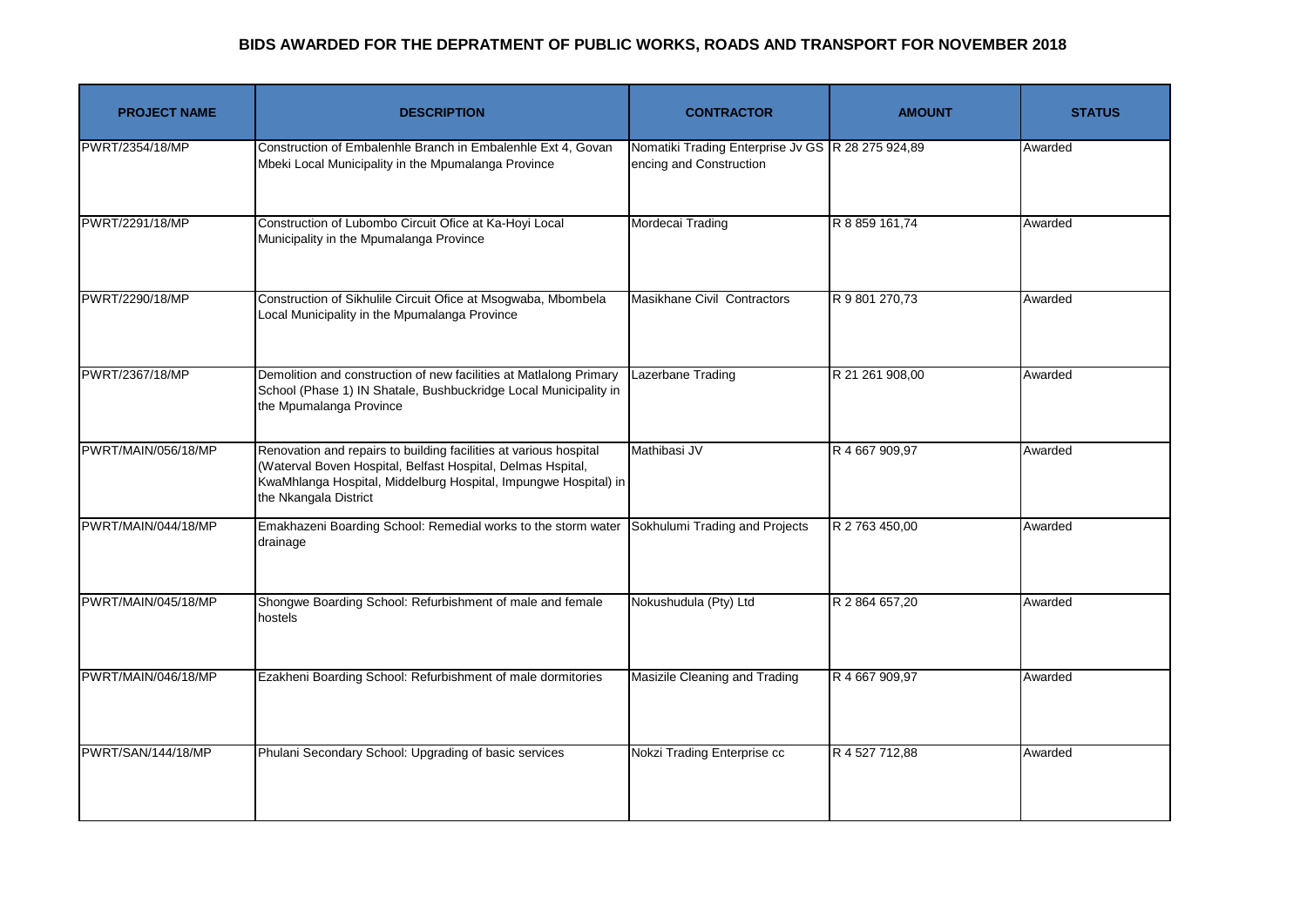| PWRT/MAIN/047/18/MP | Magogeni Primary Schooll: Provision of basic services and<br>perimeter fence, Nkomazi Local Municipality                                                                                                                  | <b>Crystal Sparkle Trading 98</b> | R 8 122 941,05  | Awarded |
|---------------------|---------------------------------------------------------------------------------------------------------------------------------------------------------------------------------------------------------------------------|-----------------------------------|-----------------|---------|
| PWRT/MAIN/054/18/MP | Renovation and repairs to building at various building facilities at<br>Tonga Hospital, Nkomazi Local Municipality in the Ehlanzeni<br><b>District</b>                                                                    | <b>Bull Pool JV</b>               | R 12 489 704,77 | Awarded |
| PWRT/MAIN/050/18/MP | Renovation and repairs to building at various building facilities at<br>WItbank Hospital, Emalahleni Local Municipality in the Nkangala<br><b>District</b>                                                                | <b>Arise General Construction</b> | R 5 498 465,16  | Awarded |
| PWRT/MAIN/051/18/MP | Renovation and repairs to building at various clinics and CHC<br>facilities (Kameelrivier clinic, Leeuontein clinic, Klipfontein clinic,<br>Machadadorp clinic, Kameelpoortnek clinic) in the Nkangala<br><b>District</b> | JV Ntuli Transport and Trading    | R 4 973 337,75  | Awarded |
| PWRT/MAIN/059/18/MP | Renovation and repairs to various building facilities at Embhuleni<br>District Hospital, Gert SIbande District                                                                                                            | <b>KZK General Trading</b>        | R 9 592 571,10  | Awarded |
| PWRT/MAIN/048/18/MP | Completion of sewer connection and commission at Thekwane<br>North Combined School (Sicelulwati Combined School), Ehlanzeni<br>District in the Mpumalanga Province                                                        | Mpfumelelo Business Enterprise    | R 194 815,75    | Awarded |
| PWRT/MAIN/048/18/MP | Renovation and repairs to building at various clinics and CHC<br>facilities (Amsterdam CHC, Driefontein clinic, Dundonald clinic,<br>Iswepe CHC, Winifred Maboa CHC) in the Gert Sibande District                         | Dreamteam Trading 572 cc          | R 5 884 650,61  | Awarded |
| PWRT/MAIN/032/18/MP | Replacement of a term contractor for storm damaged repairs at<br>Mjokane Secondary School, Ehlazeni District Municipality in the<br>Mpumalanga Province                                                                   | Nokzi Trading Trading Enterprise  | R 3 215 071,88  | Awarded |
| PWRT/MAIN/052/18/MP | Renovation and repairs to building at various hospitals (Piet Retief Ndukunduku Trading<br>Hospital- Laundry, Ermelo Hospital- Psychiatric ward, retaining<br>and steel staircases) in the Gert Sibande District          |                                   | R 2 524 532,40  | Awarded |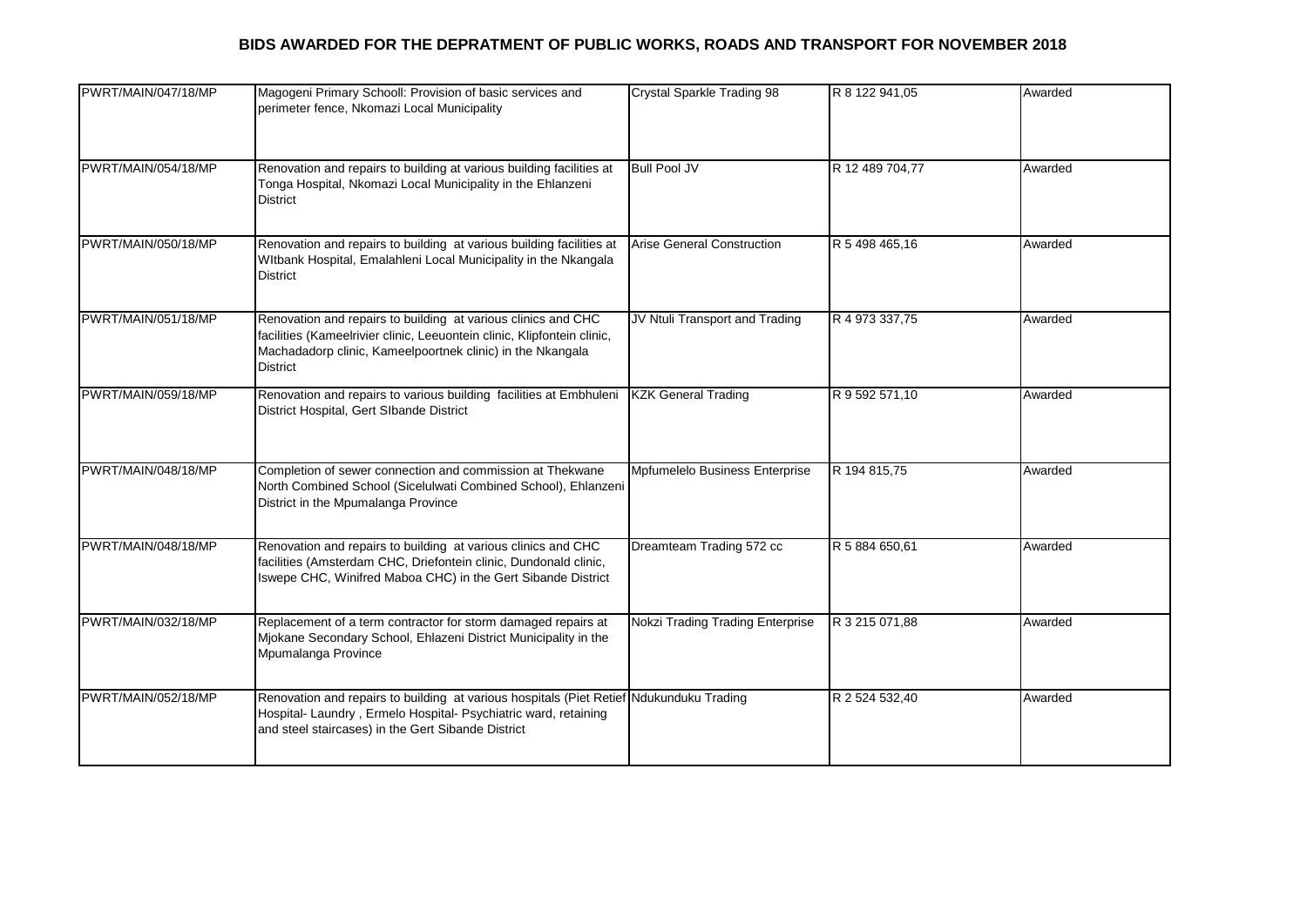| PWRT/MAIN/058/18/MP | Renovation and repairs to building at various hospitals (Themba<br>Hospital- Theatre building, steam pipes, wards, Bongani Hospital -<br>various building)                                                                           | <b>Thulatsepo General Trading</b>                     | R 6 442 377,94  | Awarded |
|---------------------|--------------------------------------------------------------------------------------------------------------------------------------------------------------------------------------------------------------------------------------|-------------------------------------------------------|-----------------|---------|
| PWRT/MAIN/041/18/MP | Removal and replacement of existing diamong mesh fence as well<br>as upgrading o existing guardhouse at Phembondlela Primary<br>School in Volkrust, Dr Pixley Ka Isaka Seme Local Municipality in<br>the Mpumalanga Province         | Guglam Construction and Services R 1 513 878,70<br>JV |                 | Awarded |
| PWRT/MAIN/057/18/MP | Renovation and repairs to various building facilities at various<br>clinics and CHC (Brooklyn clinic, Buffelshoek clinic, Calcuta clinic,<br>Elandsfontein clinic, Lilydale clinic, Maviljan clinic) in Bohlabela<br><b>District</b> | Khombisa Enterprise (Pty) Ltd                         | R 2 881 644,57  | Awarded |
| PWRT/MAIN/055/18/MP | Repairs as well as new ablution facilities to the existing Newtown<br>clinic, Steve Tshwete Local Municipality in the Mpumalanga<br>Province                                                                                         | Moyoyo Construction & Projects                        | R 1 293 454,30  | Awarded |
| PWRT/MAIN/042/18/MP | Maintenance work at the existing Thabatlou Glory Hill Satellite                                                                                                                                                                      | New Elastination Trading                              | R 834 691,98    | Awarded |
| PWRT/MAIN/043/18/MP | Maintenance work at the existing Mashishing Circuit Office                                                                                                                                                                           | <b>Mashishing Circuit Office</b>                      | R 467 220,99    | Awarded |
| PWRT/MAIN/049/18/MP | Renovation and repairs of various buiding facilities at Tintswalo<br>Hospital, Bushbuckridge Local Municipality in the Mpumalanga<br>Province                                                                                        | Nokzi Trading Enterprise                              | R 4 704 955,60  | Awarded |
| PWRT/MAIN/056/18/MP | Renovation and repairs of various buiding facilities at various<br>Hospitals (Watervalboven Hospital, Belfast Hospital, Delmas<br>Hospital, Kwa-Mhlanga Hospital, Middelburg, Impungwe Hospital)<br>in Nkangala District             | Mathibasi JV                                          | R 4 667 909,97  | Awarded |
| PWRT/MAIN/040/18/MP | Repairs and refurbishment to the Nkangala District Office<br>(Pietkornhoof) Phase 2B, Steve Tshwete Local Municipality in the<br>Nkangala Disrict                                                                                    | Rospa Trading 49 cc / Msuthu<br>Properties cc JV      | R 19 901 115,37 | Awarded |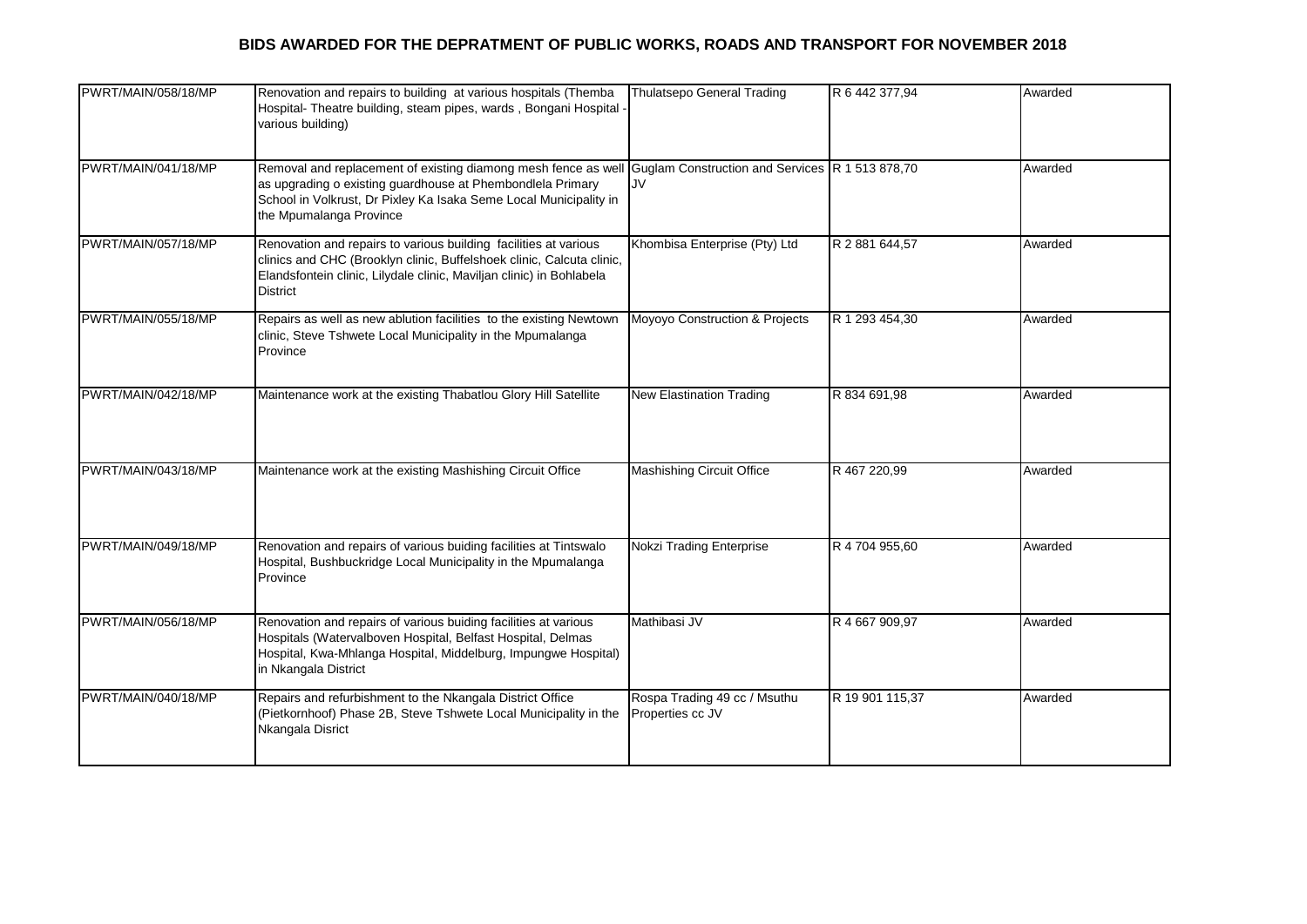| PWRT/MAIN/0061/18/MP | Upgrading of basic services at Malontone Primary School (Phase<br>1 Part B) Dr JS Moroka Local Municipality in the Mpumalanga<br>Province             | <b>Arise General Construction</b>                  | R 7 999 322,49  | Awarded |
|----------------------|-------------------------------------------------------------------------------------------------------------------------------------------------------|----------------------------------------------------|-----------------|---------|
| PWRT/MAIN/061/18/MP  | Upgrading of basic services at Malontone Primary School (Phase<br>1 Part B) Dr JS Moroka Local Municipality in the Mpumalanga<br>Province             | Arise General Construction                         | R 7 999 322,49  | Awarded |
| PWRT/MAIN/060/18/MP  | Upgrading of basic services at Badlangaye Primary School (Phase Bamboo Rock 1349 cc<br>1) Bushbuckridge Local Municipality in the Mpumalanga Province |                                                    | R 20 667 103,46 | Awarded |
| PWRT/SAN/145/18/MP   | Nkosabo Primary School: Upgrading of basic services in the<br>Mpumalanga Province                                                                     | Mashinini's Trading                                | R 2 955 215,95  | Awarded |
| PWRT/SAN/038/18/MP   | Ntseneng Primary School: Upgrading of basic services in the<br>Mpumalanga Province                                                                    | Makhayeni Sint Trading                             | R 1 457 005,15  | Awarded |
| PWRT/SAN/045/18/MP   | Ramabifi Primary School: Upgrading of basic services in the<br>Mpumalanga Province                                                                    | Zembeleni Transport and Projects                   | R 1 864 875,31  | Awarded |
| PWRT/SAN/046/18/MP   | Ramantsho Primary School: Upgrading of basic services in the<br>Mpumalanga Province                                                                   | Molatebo Construction (Pty) Ltd                    | R 1 884 657,38  | Awarded |
| PWRT/SAN/029/18/MP   | Ditholo Combined School: Upgrading of basic services in the<br>Mpumalanga Province                                                                    | Sipho - Mlungisi Trading Enterprise R 2 269 350,76 |                 | Awarded |
| PWRT/SAN/030/18/MP   | Ekuphakameni Primary School: Upgrading of basic services in<br>the Mpumalanga Province                                                                | Asiam Trading                                      | R 2 469 565,55  | Awarded |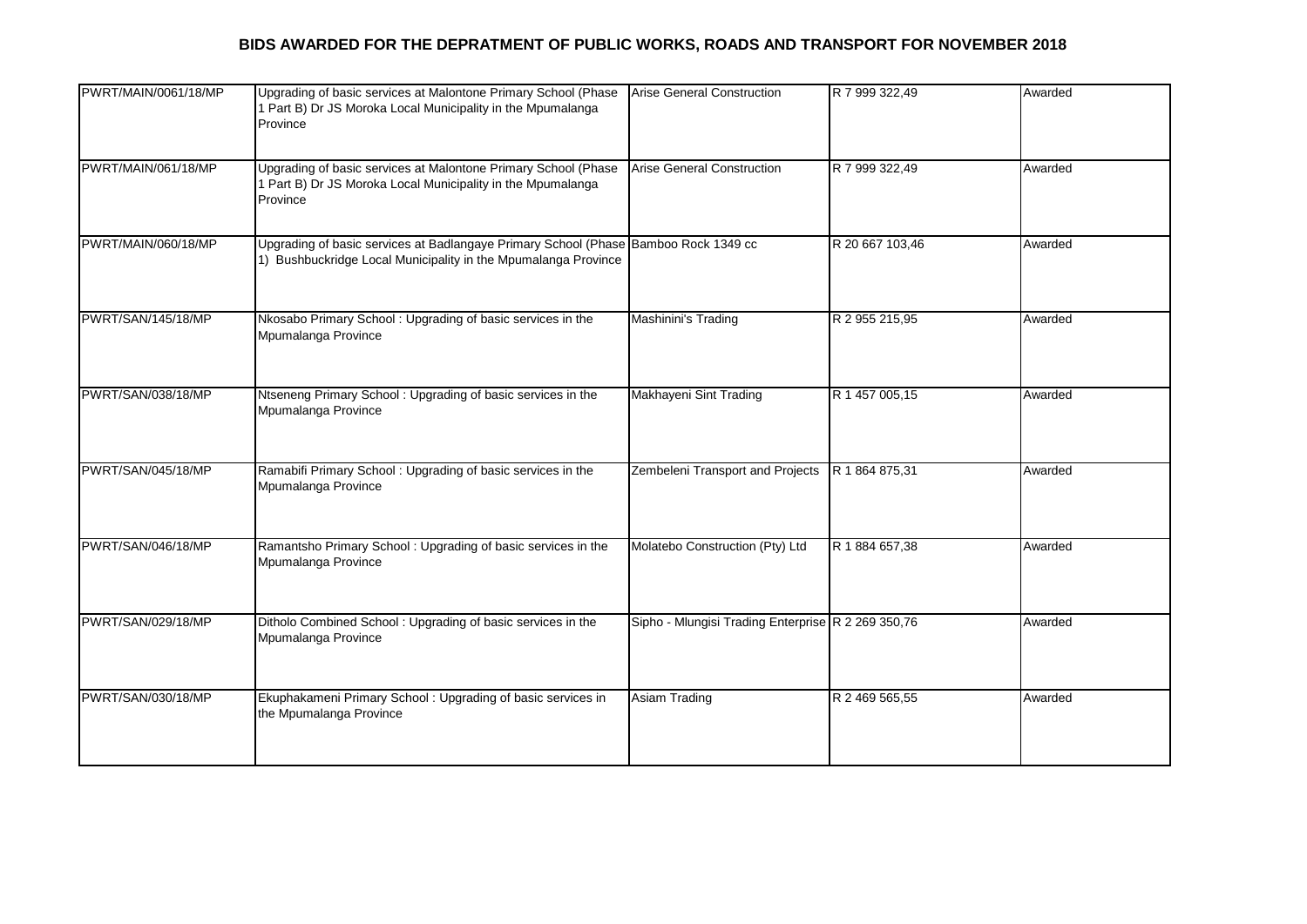| Legogote Primary School: Upgrading of basic services in the<br>Mpumalanga Province    | Mayibuye Multi Cultural Window        | R 3 535 783,20 |         |
|---------------------------------------------------------------------------------------|---------------------------------------|----------------|---------|
|                                                                                       |                                       |                | Awarded |
| Thokozani Primary School: Upgrading of basic services in the<br>Mpumalanga Province   | Msongelwa General Trading             | R 2 600 695,45 | Awarded |
| Thushanang Primary School: Upgrading of basic services in the<br>Mpumalanga Province  | Khombisa Enterprise (Pty) Ltd         | R 2 353 916,70 | Awarded |
| Bingiwe Secondary School: Upgrading of basic services in the<br>Mpumalanga Province   | Mordecai Trading                      | R 2 072 751,93 | Awarded |
| Gijima Primary School: Upgrading of basic services in the<br>Mpumalanga Province      | Tandendza Construction and<br>Project | R 2 573 079,26 | Awarded |
| Sakhile Primary School: Upgrading of basic services in the<br>Mpumalanga Province     | <b>AMK Business Enterprise</b>        | R 2 647 332,42 | Awarded |
| Vukuzame Secondary School: Upgrading of basic services in the<br>Mpumalanga Province  | Kamoso Projects                       | R 2 066 288,13 | Awarded |
| Thembalihle Primary School: Upgrading of basic services in the<br>Mpumalanga Province | NLX Xaba Trading and Projects         | R 2 714 871,27 | Awarded |
|                                                                                       |                                       |                |         |